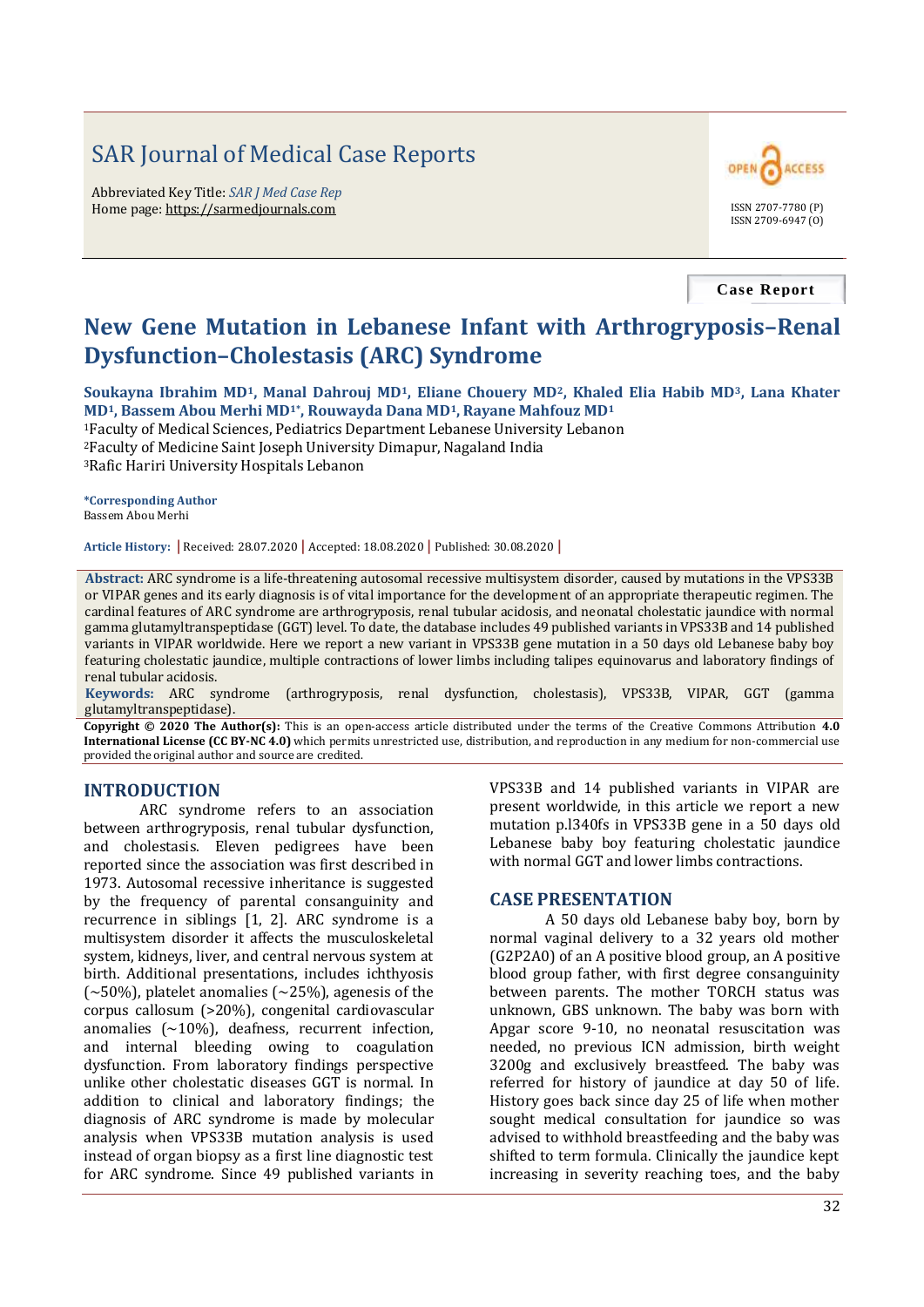became hypotonic, lethargic, and failed to gain weight (Weight 3000g) with acholic stools. Laboratory findings showed direct hyperbilirubinemia (total bilirubin 12 and direct bilirubin 10), slightly elevated transaminase (SGOT 120, SGPT 236), normal GGT 13.36, normal alfa1 antitrypsin and remarkable elevation in alkaline phosphatase (1731 IU/L). TORCH serology was negative except for positive toxoplasma IgG. Ultrasound of abdomen and pelvis showed normal size and echo texture of the liver, distended gallbladder with no intra or extra hepatic biliary ductal dilatation. Biliary atresia was suspected, yet the exploratory cholangiography performed showed no atretic biliary tree. Based on the patient's set of symptoms including arthrogryposis, unlike other cholestatic disease cholestasis gamma GT was normal. In addition to clinical and laboratory findings the diagnosis of ARC syndrome was confirmed by high-throughput sequencing exam results of genes involved in cholestasis discovery of a new mutation in the VPS33B gene, yet in previously unreported locus p.l340Fs, data analysis, assuming progeny homozygote revealed the presence of a homozygous variation in the patient.

#### **DISCUSSION**

This is an overview of a newly identified mutation p.l340fs in VPS33B gene reported in a 50 days old Lebanese baby boy who was presented with cholestatic jaundice (with normal GGT) and lower limbs contractions which constitute the main clinical features of ARC syndrome. Arthrogryposisrenal dysfunction-cholestasis (ARC) syndrome is a multisystem disorder associated with consanguinity and is generally supposed to be a rare autosomal disorder involving the liver, kidneys, skin, and central nervous and musculoskeletal systems. The classical presentation of ARC syndrome includes

arthrogryposis and neonatal cholestatic jaundice. Additional features include: ichthyosis, central nervous system malformation, platelet anomalies, severe failure to thrive, recurrent infections, and internal bleeding owing to coagulation dysfunction. ARC syndrome may present with mild or atypical symptoms at birth or during the first few weeks of life, which may lead to misdiagnosis, un-noticed insidious symptoms and result in delayed treatment of this life-threating disorder [1, 2]. The genetic lesion which is responsible for the phenotype of ARC syndrome has been mapped to the chromosome 5q26.1 at the locus of VPS33B or VIPAR gene [3, 4]. The VPS33B gene is classified as a member of the Sec- 1/Munch 18 family which is involved in vesicular trafficking among cell compartments in processes such as synaptic transmission, vesicular exocytosis, and general secretion, this family and the members of synaxtin family regulate the membrane fusion events. The VPS33B‐VIPAR complex also participates in the development and maturation of platelet  $\alpha$ -granules, which is required to form stable aggregates. VPS33B‐VIPAR deficiency leads to abnormal morphology of epidermal lamellar bodies, which affects epidermal homeostasis and disrupts skin barrier function. These proteins are expressed throughout the body including: liver, skin, brain, kidneys and skeletal muscle which may explain the systemic symptoms observed in ARC syndrome [3]. To date, the database includes 50 published variants in VPS33B and 14 published variants in VIPAR worldwide that have been classified as "pathogenic". Most "pathogenic" variants in VPS33B were substitutions (nonsense and missense mutations), apart from deletions, duplications, insertions, and indels. Regarding VIPAR, most identified variants are substitutions; additionally, two deletions were present (Tables 1 and 2) [5].

| Database ID  | Exon           | <b>DNA</b> change                   | <b>Status</b> | Protein change       | Ethnicity    |
|--------------|----------------|-------------------------------------|---------------|----------------------|--------------|
| VPS33B_00235 | $1 - 23$       | c. $(2 - 354)$ $(*431 + d127$ ?)del | Het           | p.(0?)               | Hispanic     |
| VPS33B_00232 | $\triangle 4$  | c.240-577_290-156del                | Het           | $p.(Leu81Serfs*5)$   | South        |
|              |                |                                     |               |                      | American     |
| VPS33B_00221 | $\mathbf{1}$   | c.67C > T                           | Het           | $p.(Arg23*)$         |              |
| VPS33B_00001 | 1              | c.89 T > C                          | Hom           | p.(Leu30Pro)         | Pakistani    |
| VPS33B_00223 | 1 <sub>i</sub> | $c.97 - 2A > C$                     | Hom           | p(?)                 |              |
| VPS33B_00002 | $\overline{2}$ | c.151C > T                          | Het           | $p.(Arg51*)$         | French       |
| VPS33B_00011 | 2i             | $c.177 + 1G > A$                    | Hom           | p.(?)                | Italian      |
| VPS33B_00231 | 2i             | $c.178 - 2A > C$                    | Hom           | p(?)                 | Turkish      |
| VPS33B_00224 | 2i             | $c.178 - 1G > C$                    | Hom           | p.(?)                | Pakistani    |
| VPS33B_00233 | 3i             | c.240-1 $G > C$                     | Hom           | p(?)                 |              |
| VPS33B_00003 | $\overline{4}$ | c.277C > T                          | Het           | $p.(Arg93*)$         | South        |
|              |                |                                     |               |                      | American     |
| VPS33B_00004 | 5              | c.319C > T                          | Het           | $p.(Arg107*)$        | Scottish     |
| VPS33B_00005 | 5              | c.352C > T                          | Hom           | $p.(Gln118*)$        | Turkish      |
| VPS33B_00023 | 5              | c.350del                            | Hom           | $p.(Pro117Letfs*20)$ | Saudi Arabia |

**Table-1: Pathogenic VPS33B mutations listed in ARC-LOVD database**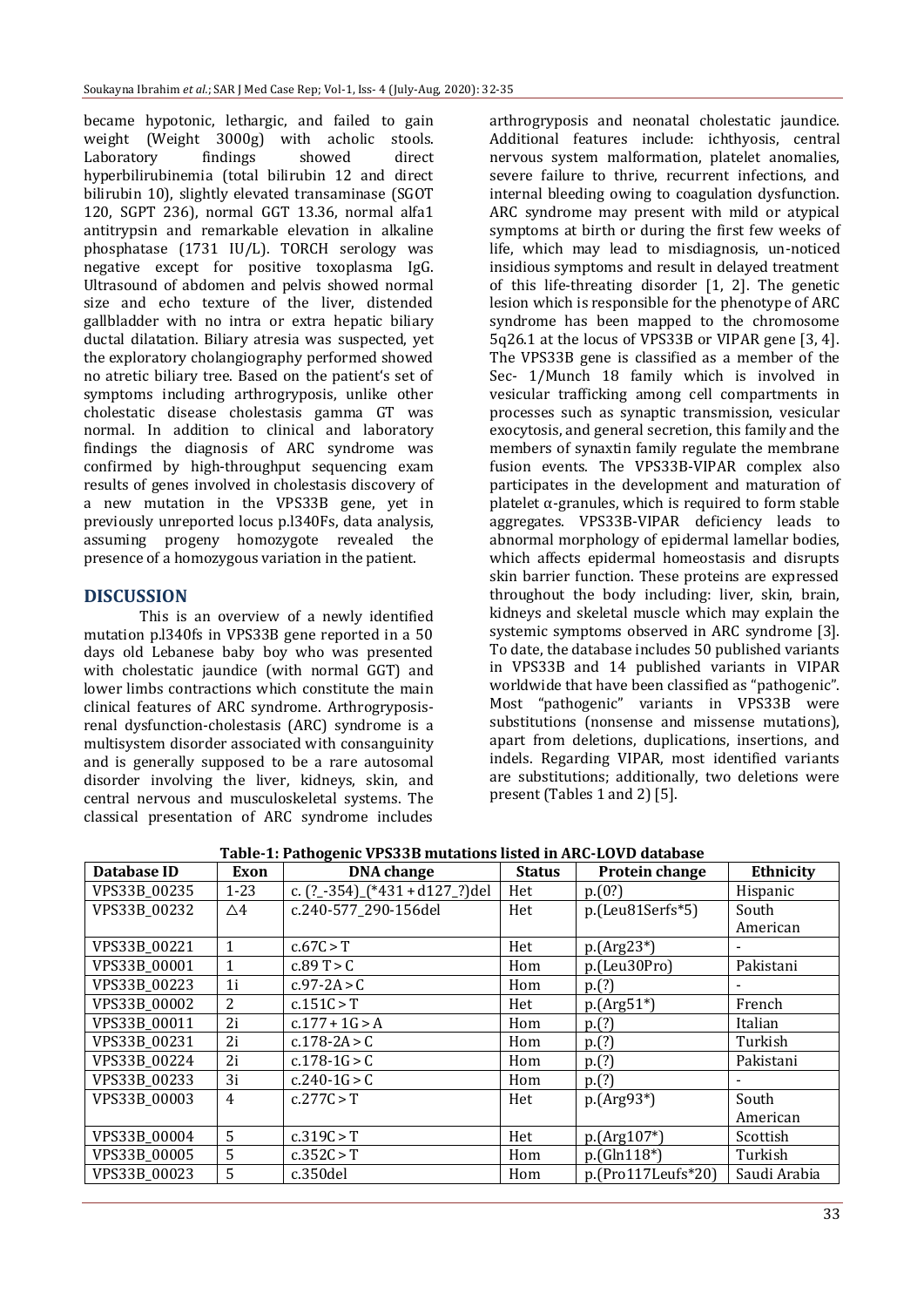| Soukayna Ibrahim et al.; SAR J Med Case Rep; Vol-1, Iss- 4 (July-Aug, 2020): 32-35 |  |  |
|------------------------------------------------------------------------------------|--|--|
|------------------------------------------------------------------------------------|--|--|

| VPS33B_00024 | 6                | c.369_370del         | Het                                                                                                                | $p.(Cys123*)$       | South        |
|--------------|------------------|----------------------|--------------------------------------------------------------------------------------------------------------------|---------------------|--------------|
|              |                  |                      |                                                                                                                    |                     | American     |
| VPS33B_00013 | 6i               | $c.403 + 1G > T$     | Het                                                                                                                | p.(?)               | Scottish     |
| VPS33B_00012 | 6i               | $c.403 + 1G > A$     | Het                                                                                                                | p.(?)               | Israel       |
| VPS33B_00014 | $\overline{6i}$  | $c.403 + 2T > A$     | Het                                                                                                                | p.(?)               | Korean       |
| VPS33B_00025 | 7                | c.436_445del         | Het                                                                                                                | p.(Leu146Metfs*5)   | French       |
| VPS33B_00015 | $\overline{7i}$  | $c.498 + 1G > A$     | Het                                                                                                                | p.(?)               | Swedish      |
| VPS33B_00026 | $\overline{8}$   | c.558_559del         | Het                                                                                                                | p.(Tyr187Trpfs*18)  | Italian      |
| VPS33B_00006 | $\overline{9}$   | c.661C > T           | Het                                                                                                                | $p.(Arg221*)$       | Korean       |
| VPS33B_00016 | 9i               | $c.701 - 1G > C$     | $\overline{Hom}$                                                                                                   | p.(?)               | Israel       |
| VPS33B_00017 | $\overline{9i}$  | $c.700 + 1G > A$     | Het                                                                                                                | p.(?)               | Saudi Arabia |
| VPS33B_00225 | 10               | c.711del             | Het                                                                                                                | p.(Phe237Leufs*2)   | Pakistani    |
| VPS33B_00007 | $\overline{10}$  | c.728C > T           | Het                                                                                                                | p.(Ser243Phe)       | Korean       |
| VPS33B_00027 | 10               | c.740_741del         | Het                                                                                                                | p.(Tyr247*)         | Korean       |
| VPS33B_00226 | 11i              | $c.853 - 3C > G$     | Hom                                                                                                                | p.(?)               | Turkish      |
| VPS33B_00019 | 11i              | $c.853 - 2A > G$     | Het                                                                                                                | p.(?)               | Portuguese   |
| VPS33B_00018 | 12i              | $c.940 - 1G > A$     | Het                                                                                                                | p.(?)               | French       |
| VPS33B_00028 | 13               | c.971del             | Hom                                                                                                                | p.(Lys324Argfs*11   | Pakistani    |
| VPS33B_00227 | 13i              | $c.1030 + 5G > T$    | Hom                                                                                                                | p.(?)               | Saudi Arabia |
| VPS33B_00029 | 16               | c.1208del            | Het                                                                                                                | p.(Leu403Cysfs*8)   | Tahitian     |
| VPS33B_00230 | 16i              | $c.1225 + 5G > C$    | Het                                                                                                                | p.(?)               | South        |
|              |                  |                      |                                                                                                                    |                     | American     |
| VPS33B_00033 | 17               | c.1235_1236delCCinsG | Hom                                                                                                                | p.(Pro412Argfs*7)   | Polish       |
| VPS33B_00229 | 17               | c.1261_1262del       | Het                                                                                                                | $p.(Gln421Valfs*8)$ | South        |
|              |                  |                      |                                                                                                                    |                     | American     |
| VPS33B_00008 | 18               | c.1312C > T          | Hom                                                                                                                | p.(Arg438*)         | Pakistani    |
| VPS33B_00008 | 18               | c.1312C > T          | Het                                                                                                                | p.(Arg438*)         | Saudi Arabia |
| VPS33B_00008 | 18               | c.1312C > T          | Het                                                                                                                | p.(Arg438*)         | Pakistani    |
| VPS33B_00219 | 18i              | $c.1406 - 2A > G$    | Hom                                                                                                                | p.(?)               | Saudi Arabia |
| VPS33B_00220 | $\overline{18i}$ | $c.1406 - 1G > C$    | $\overline{Hom}$                                                                                                   | p.(?)               | Turkish      |
| VPS33B_00228 | 20               | c.1498G > T          | Hom                                                                                                                | p.(Glu500*)         | Hispanic     |
| VPS33B_00030 | $20\,$           | c.1509dupG           | Het                                                                                                                | p.(Lys504Glufs*23)  | Korean       |
| VPS33B_00009 | 20               | c.1519C > T          | Het/Ho                                                                                                             | $p.(Arg507*)$       | Portuguese   |
|              |                  |                      | m                                                                                                                  |                     |              |
| VPS33B_00218 | 20               | c.1519C > T          | Het                                                                                                                | p.(Arg507*)         | Korean       |
| VPS33B_00031 | 20               | c.1576_1577insT      | $\operatorname*{Hom}% \nolimits_{\mathbb{Z}}\left( \mathbb{Z}^{\Sigma\left( 1\right) }% ,\mathbb{C}^{\ast}\right)$ | p.(Glu526Valfs*13)  | Polish       |
| VPS33B_00010 | $\overline{21}$  | c.1594C > T          | Hom                                                                                                                | $p.(Arg532*)$       | Pakistani    |
| VPS33B_00234 | 21i              | $c.1657 + 1G > A$    | Hom                                                                                                                | p(?)                | Italian      |
| VPS33B_00032 | $\overline{23}$  | c.1803dupA           | Het                                                                                                                | p.(Val602Serfs*13)  | Korean       |

| Table-2: Pathogenic VIPAR mutations listed in ARC-LOVD database |
|-----------------------------------------------------------------|
|-----------------------------------------------------------------|

| Database ID        | Exon | <b>DNA</b> change | status     | <b>Protein Change</b> | <b>Ethnicity</b> |
|--------------------|------|-------------------|------------|-----------------------|------------------|
| VIPAR_00001        | 1    | c.2 T > G         | Hom        | p.(Met1Arg)           | Turkish          |
| VIPAR_00021        | 6    | c.463_464del      | Het        | $p.(Trp155Glufs*4)$   | Caucasian        |
| VIPAR_00022        | 6    | c.484C > T        | Het        | $p.(Arg162*)$         | Caucasian        |
| VIPAR_00002        | 7    | c.535C > T        | Hom        | p.(Gln179*)           | Turkish          |
| VIPAR_00023        | 9    | c.638T > C        | <b>Het</b> | p.(Leu213Pro)         |                  |
| VIPAR_00003        | 9    | c.658C > T        | Hom        | $p.(Arg220*)$         | Italian          |
| <b>VIPAR 00003</b> | 9    | c.658C > T        | Het        | $p.(Arg220*)$         | Turkish          |
| VIPAR_00007        | 10   | c.749_753del      | Hom        | $p.(Thr250Argfs*17)$  | Croatian         |
| VIPAR_00004        | 11   | c.808C > T        | Hom        | p.(Arg270*)           | Israel           |
| VIPAR_00020        | 11i  | $c.837 - 1G > T$  | Hom        | p(?)                  |                  |
| VIPAR_00005        | 12   | c.871C > T        | Het        | $p.(Gln291*)$         | Turkish          |
| VIPAR_00019        | 13   | $c.1021$ T > C    | Hom        | p(Gys341Arg)          | Pakistani        |
| VIPAR_00006        | 17   | c.1273C > T       | Hom        | $p.(Gln425*)$         | Turkish          |